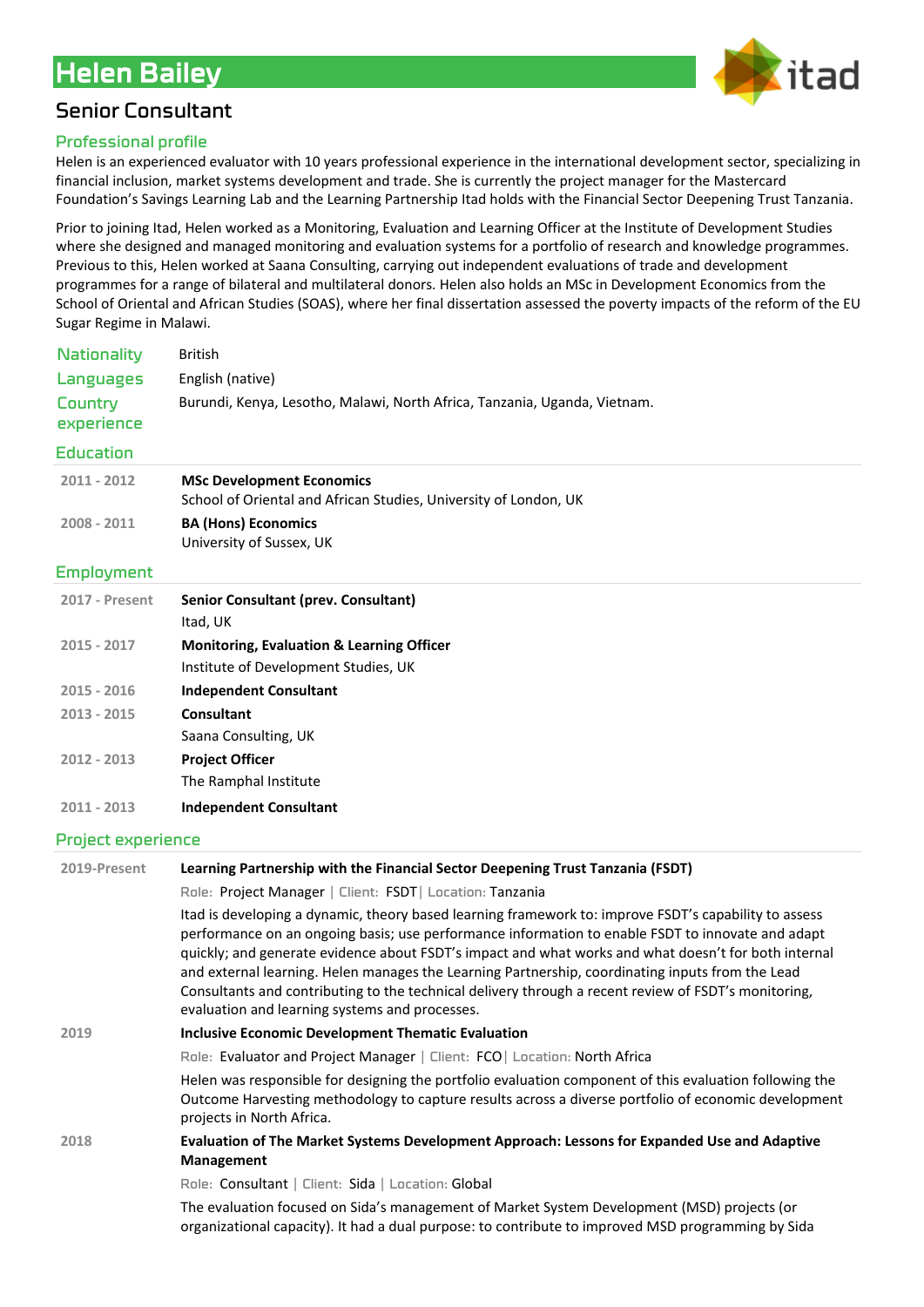## Helen Bailey



### Senior Consultant

through better management practices and to generate recommendations on how Sida can create conducive conditions for systems approaches and adaptive programming more generally. The evaluation was utilization focused to foster a strong sense of engagement and ownership of the process and outputs among Sida staff. It was formative and participatory, with a strong emphasis on learning from the evaluation process itself – particularly by Sida staff. Helen is supporting the Team Leader in the drafting of key deliverables and carrying out sections of the document review, data analysis and case study analysis.

#### **2017 - Present MasterCard Foundation Savings Portfolio Learning Partnership**

Role: Project Manager | Client: The MasterCard Foundation | Location: sub-Saharan Africa

The Mastercard Foundation's Savings Portfolio currently supports savings-led programs in ten countries in Sub-Saharan Africa, applying a variety of different approaches and models for financial inclusion. A variety of models are being piloted to evolve the Savings groups model to make it more effective and integrated with the wider financial sector – including through closer integration with more formal financial institutions (including banks and MFIs), and the use of new technologies to facilitate more cost-effective and diverse models for financial inclusion. Helen is managing Itad's learning partnership with The MasterCard Foundation, working with the Foundation's saving sector portfolio programmes to develop effective monitoring, evaluation, research and learning plans, and improve their approach to evidence generation and learning. This is providing a strong platform for generating evidence and learning about the effectiveness of different approaches across a range of contexts. Overall, this learning partnership is generating, synthesising, curating and disseminating evidence and knowledge for the Foundation and financial inclusion efforts more broadly.

#### **2016 - 2017 Leveraging Agriculture for Nutrition in South Asia (LANSA)**

Role: M&E Lead | Client: DFID | Location: India, Pakistan, Bangladesh, Afghanistan

Strategic M&E advice for a research consortium working to influence agricultural value-chain policies and programmes in South Asia. Included logframe revisions and advising on impact level reporting.

#### **2016 - 2017 Global Open Data for Agriculture and Nutrition: Action**

Role: Monitoring, Evaluation and Learning Advisor | Client: DFID | Location: Global

An initiative supporting global efforts to make agricultural and nutritionally relevant data available, accessible, and usable worldwide. Helen provided technical MEL support and strategic advice on logframe development, monitoring tools and data collection methods.

#### **2015 - 2017 Transform Nutrition RPC**

Role: Monitoring, Evaluation and Learning Officer | Client: DFID | Location: Global

Transform Nutrition used research-based evidence to inspire effective action to address undernutrition. Helen led the desk-based review and collation of programme learning on methods used to engage nutrition leaders and coordinate stakeholder feedback mechanisms.

#### **2015 - 2017 Monitoring and Evaluation Framework for IDS Strategy**

Role: Monitoring, Evaluation and Learning Officer | Client: Institute of Development Studies (IDS) | Location: UK

Designed, developed and implemented the first comprehensive monitoring and evaluation framework to track institutional progress and results against the IDS five-year strategy 2015-2020

#### **2016 Issues Paper for the Establishment of a Trade and Poverty Knowledge Platform**

Role: Trade, Monitoring, Evaluation and Learning Advisor | Client: World Bank | Location: UK

Co-authored the issues paper outlining key considerations for the establishment of a Trade and Poverty Knowledge Platform. Drafted sections on designing monitoring, evaluating and learning systems for a knowledge sharing platform with a complex theory of change.

#### **2016 FoodTrade East and Southern Africa (ESA) Mid-Term Evaluation**

Role: Evaluator | Client: DFID | Location: Burundi, Kenya, Malawi, Mozambique, Rwanda, Uganda, Tanzania, Zambia, Zimbabwe

FoodTrade ESA aimed to improve the functioning of staple food markets, increase participation in staple food markets, increase regional trade, and raise income levels and security for food producers and consumers. Helen carried out secondary data analysis on cross-border trade, production, and monthly price data for food crops in East and Southern Africa.